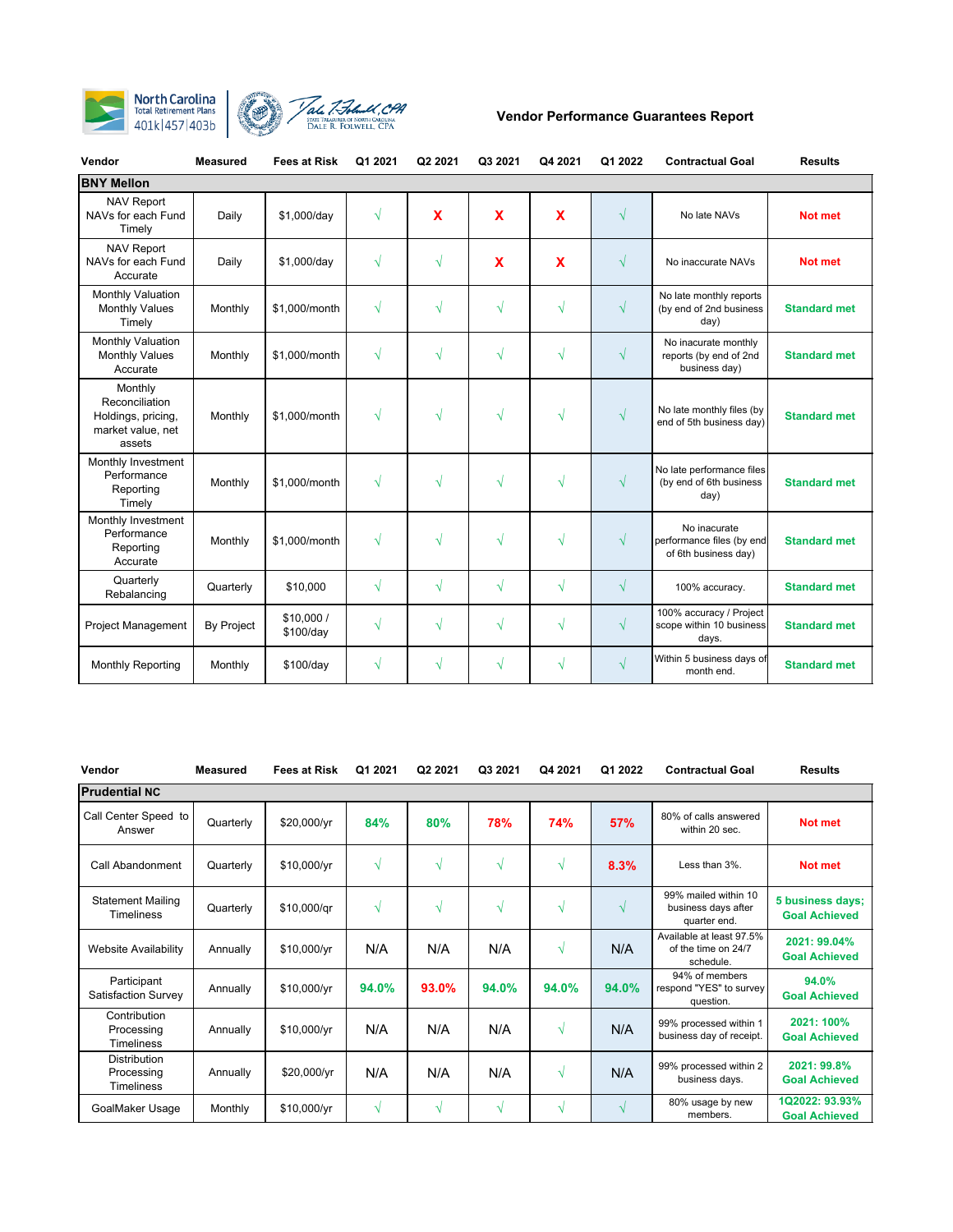

| Vendor                              | Measured  | <b>Fees at Risk</b> | Q1 2021                  | Q2 2021 | Q3 2021 | Q4 2021 | Q1 2022       | <b>Contractual Goal</b>                                                               | <b>Results</b>              |  |  |
|-------------------------------------|-----------|---------------------|--------------------------|---------|---------|---------|---------------|---------------------------------------------------------------------------------------|-----------------------------|--|--|
| <b>Prudential NC (continued)</b>    |           |                     |                          |         |         |         |               |                                                                                       |                             |  |  |
| <b>Contribution Level</b>           | Annually  | \$10,000/yr         | $\overline{\mathcal{N}}$ |         |         |         | N/A           | 2% increase per each<br>contract year.                                                | 34.00%<br><b>Above Goal</b> |  |  |
| <b>Participation Level</b>          | Annually  | \$10,000/yr         | N                        | N       | V       |         | N/A           | 1% increase per each<br>contract year.                                                | 20.00%<br><b>Above Goal</b> |  |  |
| Communications<br>Strategy          | Quarterly | \$10,000/gr         | V                        | V       | √       | N       | $\sqrt{ }$    | Annual communication<br>plan development and<br>quarterly updates.                    | <b>Standard met</b>         |  |  |
| Revenue Report                      | Quarterly | \$5,000/qr          | N                        | V       | √       | N       | $\mathcal{N}$ | Provided within 15 days<br>of the end of each<br>calendar quarter and<br>year.        | <b>Standard met</b>         |  |  |
| Administrative Quality<br>Standards | Ad Hoc    | \$50,000            | X                        | X       | √       | N       | X             | 100% compliance with<br>performance, IT-<br>upgrade, and protected<br>info standards. | Not met                     |  |  |